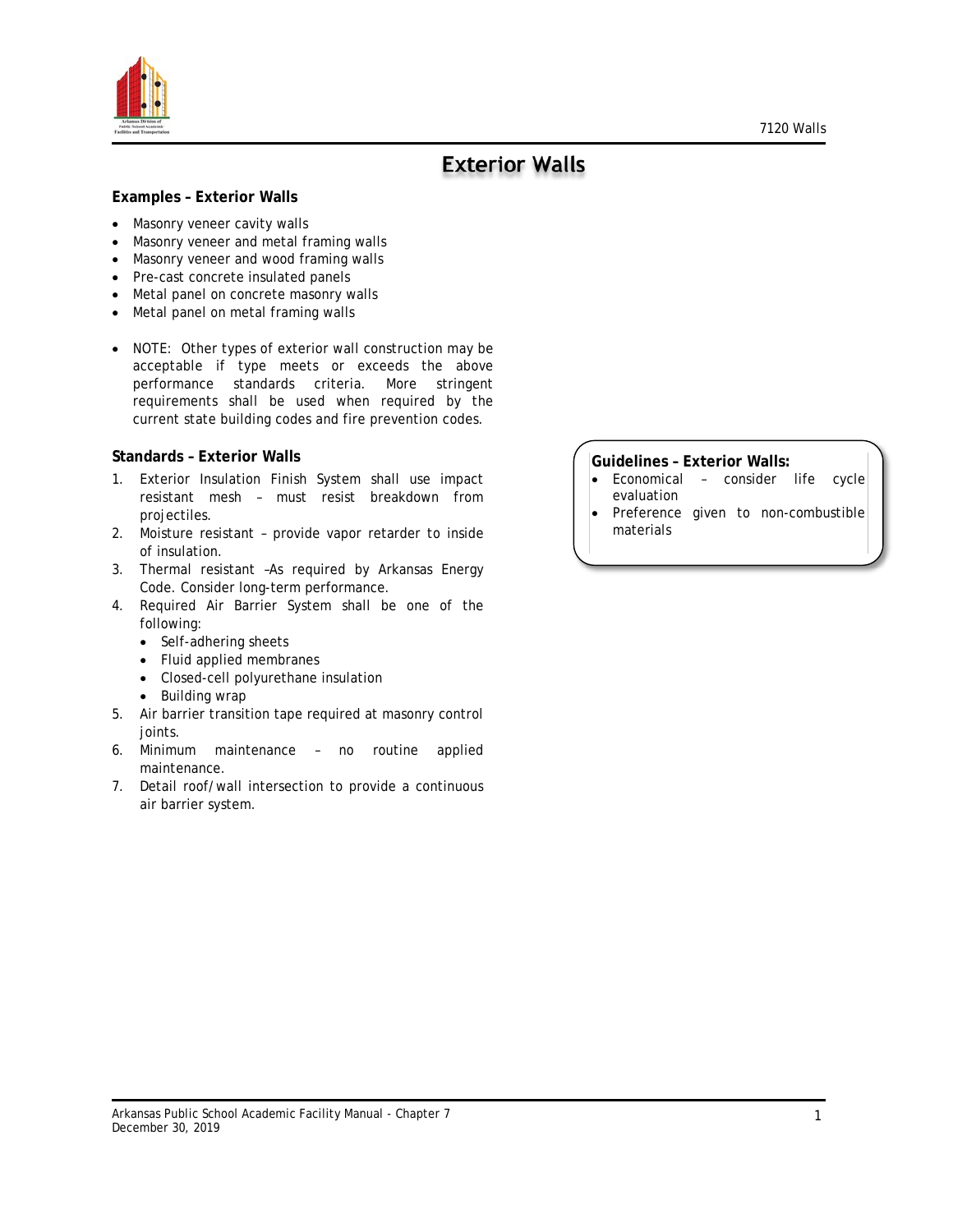



# **Masonry Veneer Cavity Walls**

### **Components**

- Exterior finish
	- Exterior stone, clay, or concrete masonry units
- One-inch air cavity
- Cavity insulation
	- Rigid insulation or closed cell polyurethane insulation
- Air barrier system
- Back-up material
	- Concrete masonry units (normal weight)

#### **Standards – Masonry Veneer Cavity Walls**

- 1. Impact, moisture, and thermal resistant
- 2. Fire resistant
- 3. In-wall flashing copper fabric laminate; elastomeric thermoplastic; sheet metal
- 4. Drain cavity with weep holes, 4'0" o.c.
- 5. Steel reinforcement to meet the requirements of the current state building code, including the seismic provisions where applicable.
- 6. Rebar shall be minimum grade 60.
- 7. Face brick veneer: grade SW
- 8. Concrete masonry: unit compressive strength to meet industry standard.
- 9. Insulation: extruded polystyrene board or spray polyurethane foam.
- 10. For exterior CMU veneer: provide water repellant.
- **Component – Air Cavity**
- Two-inch air cavity recommended

**Guidelines – Masonry Veneer Cavity Walls:**

- Use mortar dropping control product to prevent blocking of weep holes
- For exterior CMU, provide normal weight (CMU)
- Water repellant
- Use of CMUs containing fly ash is optional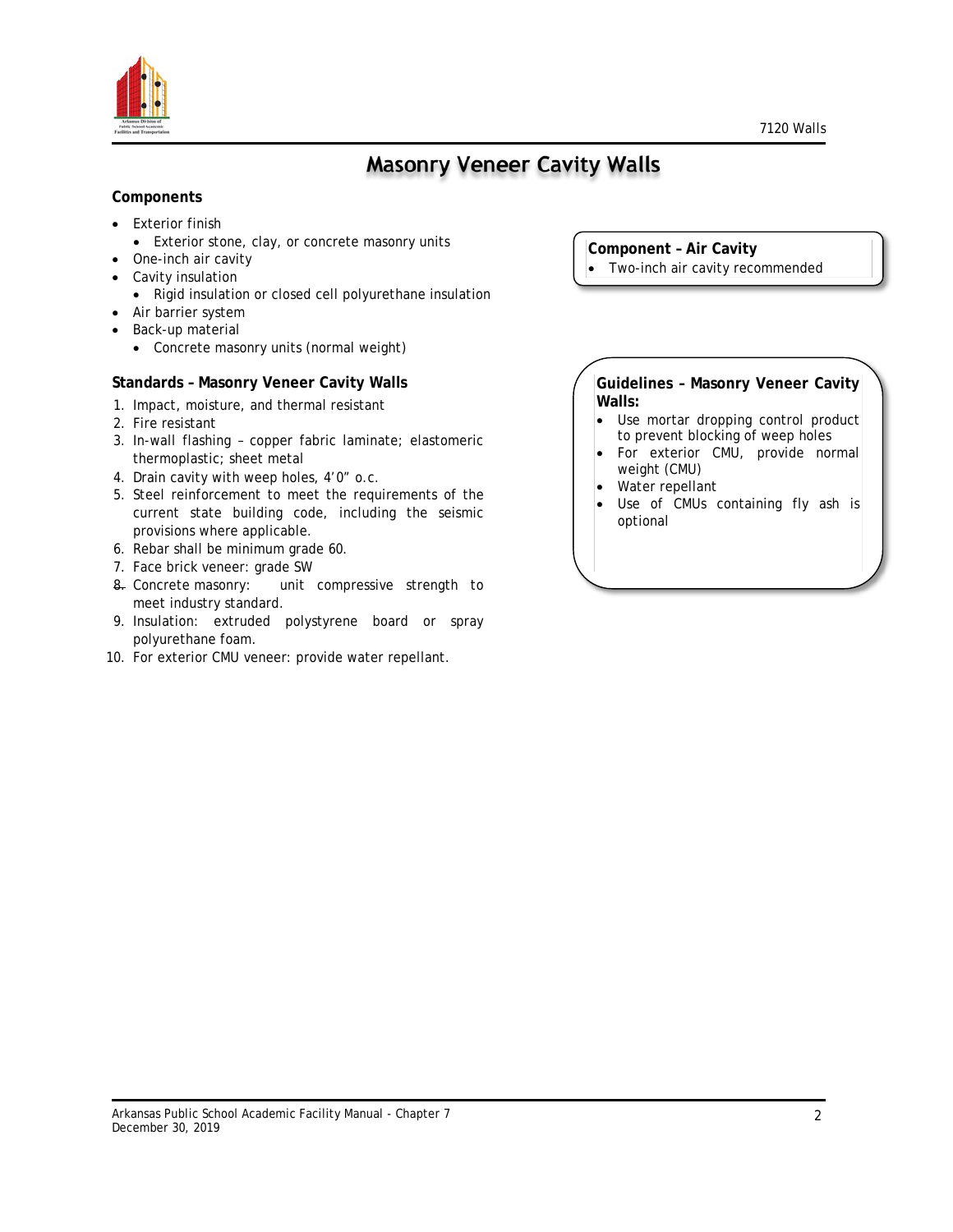



## **Masonry Veneer on Metal Framing Walls**

### **Components**

- Exterior finish
	- Exterior stone, clay, or concrete masonry units
- One-inch air cavity
- Cavity air infiltration barrier
	- Rigid insulation or closed cell extruded polyurethane insulation
	- Exterior sheathing
	- Air barrier membrane
- Batt/blanket insulation with faced membrane
- Back-up material
	- Cold formed steel framing system
- 5/8 inch gypsum wallboard

## **Standards – Masonry Veneer on Metal Framing Walls**

- 1. Impact, moisture, and thermal resistant
- 2. In-wall flashing
- 3. Drain cavity with weep holes, 4'0" o.c.
- 4. Mill galvanized wall ties
- 5. Face brick veneer: grade SW
- 6. Concrete masonry veneer: unit compressive strength to meet industry standard. Provide color and water repellant.
- 7. Steel framing system
	- Light gauge steel studs (minimum 20 gauge) or as designed by structural engineer
	- Pre-engineered steel framing system as designed by structural engineer
- 8. Use fiberglass insulation with thermal resistance as required by Arkansas Energy Code.
- 9. Insulation shall be soybean oil-based polyurethane, open- cell, semi-rigid foam or equal.

**Component – Air Cavity**

Two-inch air cavity recommended

#### **Guidelines – Masonry Veneer Cavity Walls:**

- Optional use of CMU's containing fly ash
- Maximize recycled content
- Water repellant
- The paper or foil vapor barrier of<br>required insulation should be insulation should be anchored to the face of the studs.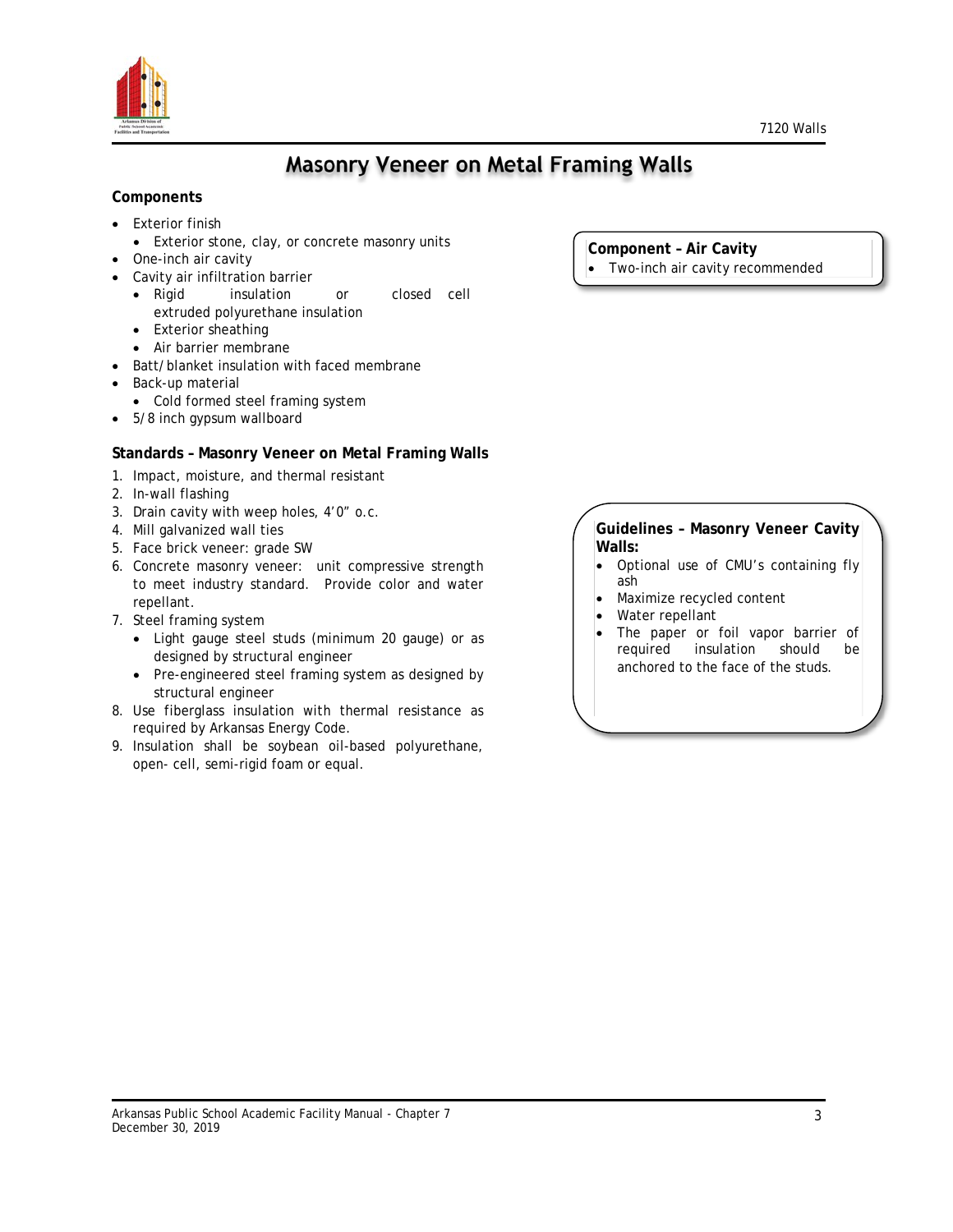

# Pre-Cast Concrete - Insulated Sandwich

### **Components**

- Exterior architectural concrete with smooth or exposed aggregate texture finish or thin brick facing
- Rigid cavity insulation
- Structural concrete backup
- Interior finish, if exposed to be smooth concrete or exposed aggregate concrete or a surface applied smooth or textured finish

#### **Standards – Pre-Cast Concrete – Insulated Sandwich Walls**

- 1. Impact, moisture, and thermal resistant
- 2. Low maintenance
- 3. Meet ASHRAE 90.1-2007 (or later) and current state energy code requirements.
- 4. Use extruded polystyrene or polyisocyanurate insulation.
- 5. Use fiber composite or plastic connectors no metal connectors.
- 6. Concrete materials: Portland cement ASTM C-180, Type I or III
- 7. Concrete mix: 28 day compressive strength, 5,000 psi minimum
- 8. Minimum thermal resistance as required by Arkansas Energy Code.

#### **Guidelines – Pre-Cast Concrete – Insulated Sandwich Walls:**

• Fly ash, ASTM C-618, Class C or F, may be substituted for up to 20% of total cementitious materials.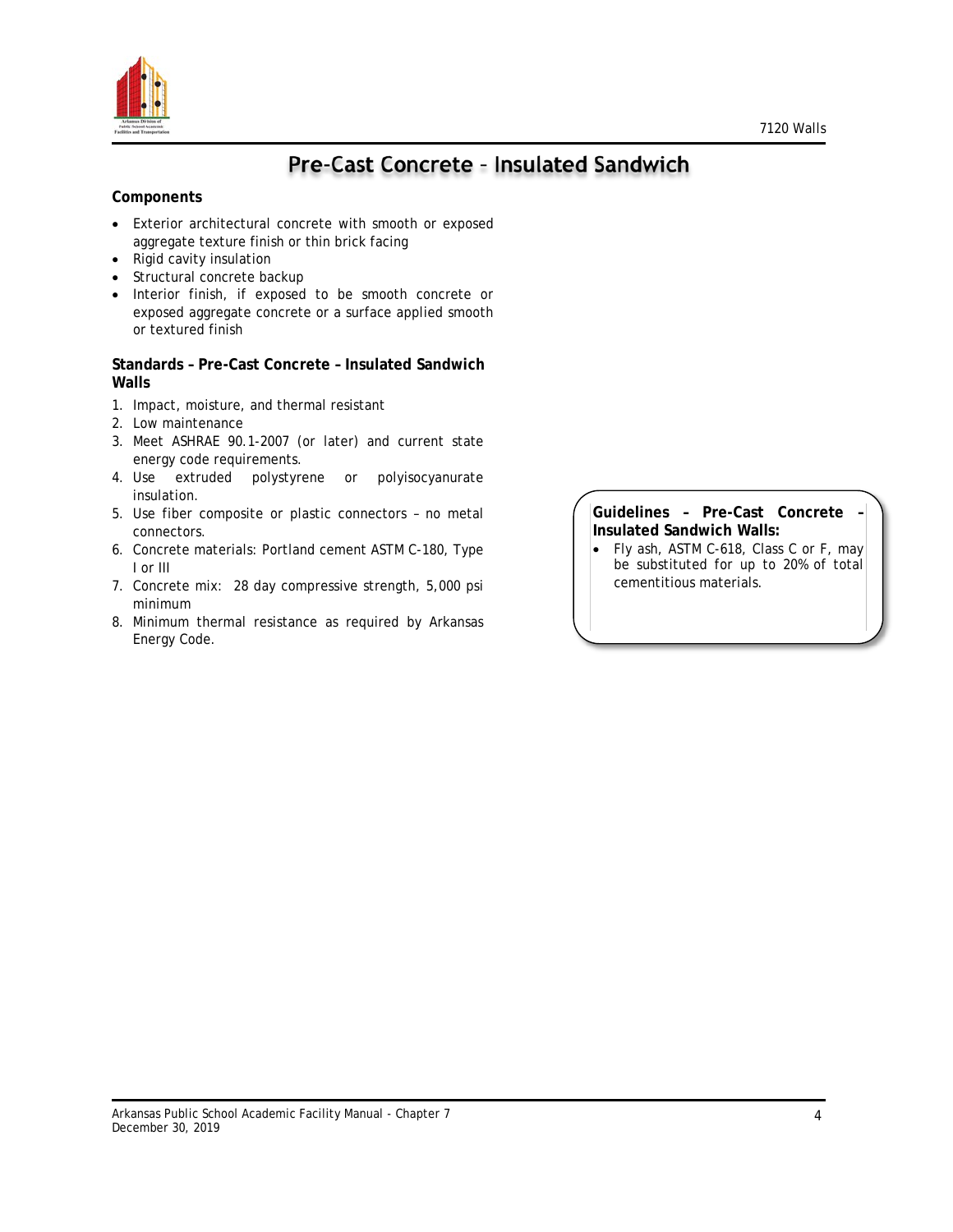



## **Metal Panel on Metal Framing**

#### **Components**

- Exterior finish
	- Exterior metal wall panel system
- Weather barrier
- Air barrier system (required)
- Batt insulation with vapor barrier
- Backup materials
- Cold formed metal framing
- 5/8 inch gypsum wallboard

#### **Standards – Metal Panel on Metal Framing**

- 1. Metal wall panel: 26 gauge minimum thickness zinccoated (galvanized) or aluminum-zinc alloy-coated sheet steel; fluoropolymer exterior finish with minimum 20 year finish warranty
- 2. Low maintenance
- 3. Moisture and thermal resistant
- 4. Weather barrier: composite, self-adhesive, rubberizedasphalt compound flashing product
- 5. Steel framing system:
	- Steel studs as designed by structural engineer
	- Pre-engineered steel framing system as designed by structural engineer
- 6. Provide ASTM C665, Type 1, faced mineral fiber insulation blankets
- 7. Interior surface: painted, 5/8 inch, gypsum wallboard. Use Type X where required.
- 8. Insulation could be soybean oil-based polyurethane, open-cell, semi-rigid foam or equal.
- 9. Minimum thermal resistance as required by Arkansas Energy Code.

**Guidelines – Metal Panel on Metal Framing:**

• Maximize recycled content